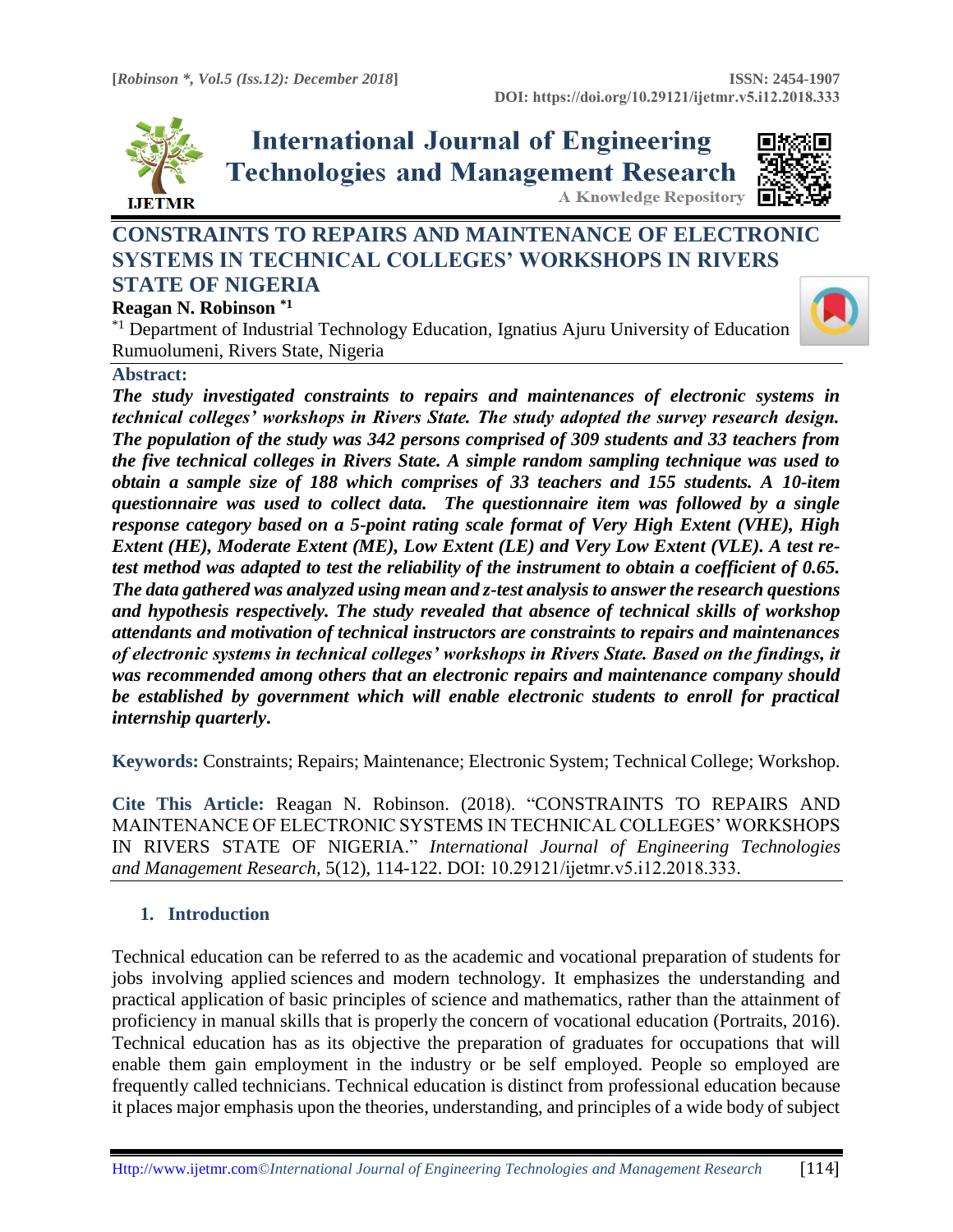matter designed to equip the graduate to practice authoritatively in such fields as science and engineering (Portraits, 2016). Portraits went further to expatiate that technical occupations are vital in a wide range of fields, including agriculture, computers and [data processing,](https://www.britannica.com/technology/data-processing) education, environmental and resource management and [industrial design.](https://www.britannica.com/topic/industrial-design) Its curricula are correspondingly specialized over a broad range of fields like Mechanical technology, Automobile technology, Building technology, Electrical technology and Electronics technology. Technical education is typically offered in both secondary and post-secondary institutions like Technical Colleges, Polytechnics, Colleges of Education and Universities.

In Nigeria, technical colleges also known as technical schools provide specialized training in specific career field or trade. Programs at technical colleges can take anywhere from three years up to six years to complete and a National Business and Technical Examination Board (NABTEB) certificate is obtained. Students attending technical colleges usually take courses related to their core trades during their first few terms of the admission. Technical colleges emphasize hands-on training and offer internship experience in a relevant work setting. The common specific career field or trades are mechanical technology, building technology, electrical technology and electronics technology (Bako, 2009).

Electronic technology is a field of study that implements and applies the control and flow of electrons in a circuit to develop devices and systems. It is a specialized discipline that has more focus on application, theory, applied design, and implementation of the properties of electrons. The control and flow of electrons is made possible by components like transistor, capacitor, resistor, diode and ICs to develop the electronic systems (Robinson, 2008). Electronic system in this context is referred to as any device or equipment that has a physical interconnection of electronic components like resistors, capacitors, transistors and integrated circuits which gathers various amounts of information together. Electronic System has both inputs and outputs with the output being produced by processing the inputs. Also, the input signal(s) may cause the process to change or may itself, cause the operation of the system to change. Therefore, the input(s) to a system is the "cause" of the change, while the resulting action that occurs on the systems output due to this cause being present is called the "effect", with the effect being a consequence of the cause. There are many ways to represent an electronic system, for example: mathematically, descriptively, pictorially or schematically. Electronic systems are generally represented schematically as a series of interconnected blocks and signals with each block having its own set of inputs and outputs (Sloan, 2010).

In technical colleges, electronics technology deals with the repairs and maintenances of electronic systems (Osho, 2011). Electronic repairs and maintenance is one of the key practical learning carried out in the workshops of technical colleges. Indeed, it is a core objective area in which students of electronic trade are trained to develop competence skills. Electronic repairs and maintenance refer to the installations, operations, troubleshooting, components replacement and services of electronic systems. It involves the operational and functional checks, servicing, repairing or replacing of necessary components and parts in an electronic system (Berendsen, 2013).

However, it has been observed that electronics technology students of technical colleges in Rivers State lack the practical skill of repairs and maintenance of electronic systems in the workshop. It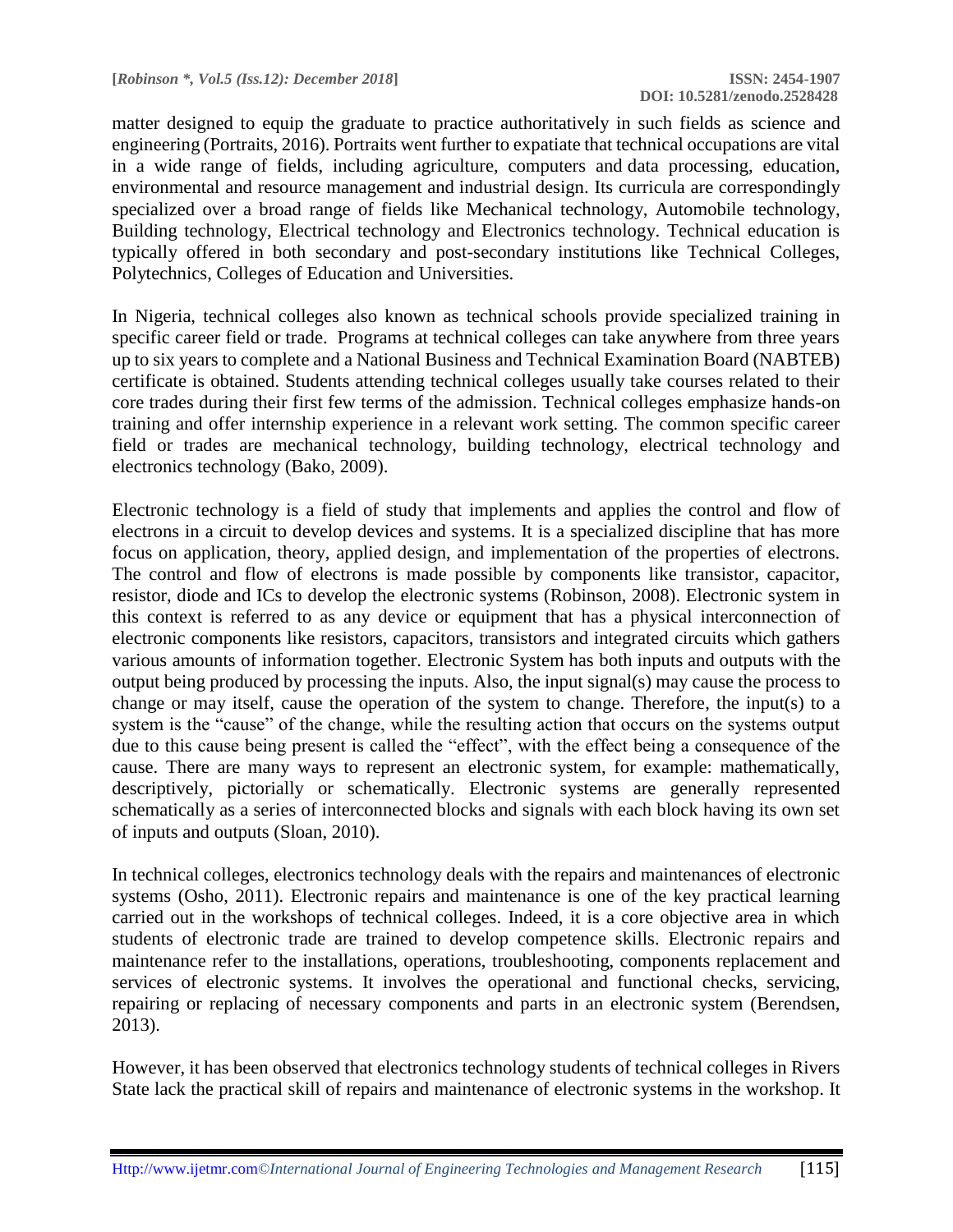was found out by Umah and Maaji (2010) that students of technical colleges were unable to successfully carry out practical skills on repairs and maintenance of electronic systems in the workshop. This finding was supported by Makinde, Zambwa and Yakubu (2015) who observed that there are obviously poor skills on repairs and maintenance of electronic systems by students of technical colleges in the workshop. According to Amadike and Agwi (2016), this poor skill is prominent in Rivers State and it is as a result of some constraints. However, Amadike and Agwi (2016) further noted that; to acquire practical skills in repairs and maintenance of electronic systems in the technical colleges, there is need for a consistent practice on repairs and maintenance of electronic systems in the workshop under the guidance of a technically skilled workshop attendants. In addition, Makinde, Zambwa and Yakubu (2015) opined that, there is also need for a good motivation of technical instructors for proper teaching experiences. Workshop attendants in this context are technicians in the workshop who are technically and practically skilled to assist students carry out daily practical learning. They constantly attend to students practical needs within and outside the school time table in the workshop. One of their major objectives is to ensure that students are properly guided in acquiring the required daily practical skills in the workshop. On the other hand, the technical instructors are persons who are saddled with the responsibility of teaching technical subjects, interfaces between classroom and workshop learning, plan and supervise theoretical and practical sections in the college. This invariably means that, poor technically skilled workshop attendants and poorly motivated technical instructors in the college would cause constraints. Therefore, determining whether these two factors are constraints is the essence of this study.

### **2. Statement of the Problem**

Repairs and maintenance of electronic systems in technical colleges is one of the skills being acquired by students in technical colleges; especially those enrolled for electronics technology. Unfortunately, it has been observed that students of electronics technology possess poor skills in repairs and maintenance of electronic systems in technical colleges in Rivers state. This was found out in many authors' findings that indeed students of electronics technology trade in technical colleges are unable to successfully carry out practical skill on repairs and maintenance of electronic systems in the workshops. This problem was said to be very prominent in Rivers State and it was found to be as a result of some constraints. Therefore, the question is, what are the constraints to repairs and maintenance of electronic systems in technical colleges' workshops in Rivers State?

#### **3. Purpose of the Study**

The main purpose of this study is to investigate the constraints to repairs and maintenances of electronic systems in technical colleges' workshops in Rivers State. Specifically, the study sought to:

- 1) Determine the mean responses of teachers and students about the extent of technical skills of workshop attendants on repairs and maintenance of electronic systems in technical colleges' workshops in Rivers State.
- 2) Ascertain the mean responses of teachers and students about the extent of motivation of technical instructors on repairs and maintenance of electronic systems in technical colleges' workshops in Rivers State.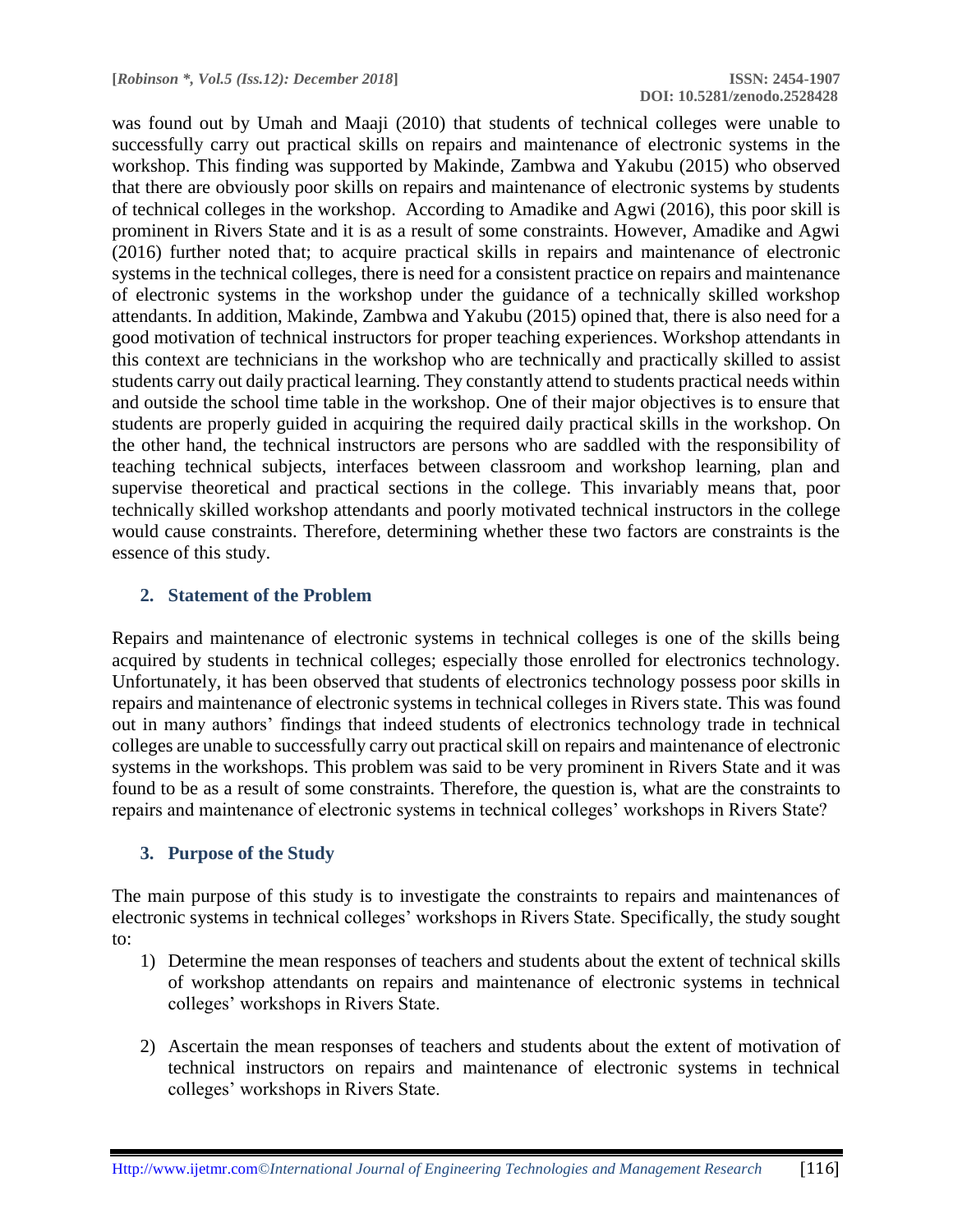### **4. Research Questions**

The following research questions were formulated to guide the study:

- 1) What are the mean responses of teachers and students about the extent of technical skills of workshop attendants on repairs and maintenance of electronic systems in technical colleges' workshops in Rivers State?
- 2) What are the mean responses of teachers and students about the extent of motivation of technical instructors on repairs and maintenance of electronic systems in technical colleges' workshops in Rivers State?

# **5. Hypotheses**

The following null hypotheses (Ho) were postulated and tested at 0.05 level of significance;

- 1) There is no significant difference in the mean responses of teachers and students about the extent of technical skills of workshop attendants on repairs and maintenance of electronic systems in technical colleges' workshops in Rivers State.
- 2) There is no significant difference in the mean responses of teachers and students about the extent of motivation of technical instructors on repairs and maintenance of electronic systems in technical colleges' workshops in Rivers State.

# **6. Methodology**

Descriptive survey was used as the design for the study. The population for the study comprised of all the electrical/electronic trade teachers and students in the technical colleges in Rivers State. It consists of 309 students and 33 teachers from the five technical colleges located in Rivers State. The population for each school is as follows: Government Technical College, Port Harcourt, 80 students and 8 teachers; Government Technical College, Ogu Bolo, 26 students and 4 teachers; Government Technical College, Tombia, 44 students and 5 teachers; Government Technical College, Ahoada, 66 students and 7 teachers and Federal Science Technical College Ahoada, 93 students and 9 teachers. A simple random sampling technique was used to obtain a sample size of 188 which comprised of 33 teachers and 155 students.

A 10-item questionnaire each for teachers and students was used as instrument for the study. The instrument was developed by the researcher and was validated by 3 experts in Industrial and Technology Education. Each questionnaire item was followed by a single response category based on a 5-point rating scale format of Very High Extent (VHE), High Extent (HE), Moderate Extent (ME), Low Extent (LE) and Very Low Extent (VLE). Very High Extent has a rating of (5), High Extent (4), Moderate Extent (3), Low Extent (2) and Very Low Extent (1). A test re-test method was adapted to test the reliability of the instrument and a coefficient of 0.65 was obtained. The mean and z-test statistical analysis were used for the research question and hypothesis respectively. The null hypothesis is rejected if the z-calculated exceeds the z-table; otherwise, the null hypothesis is not rejected.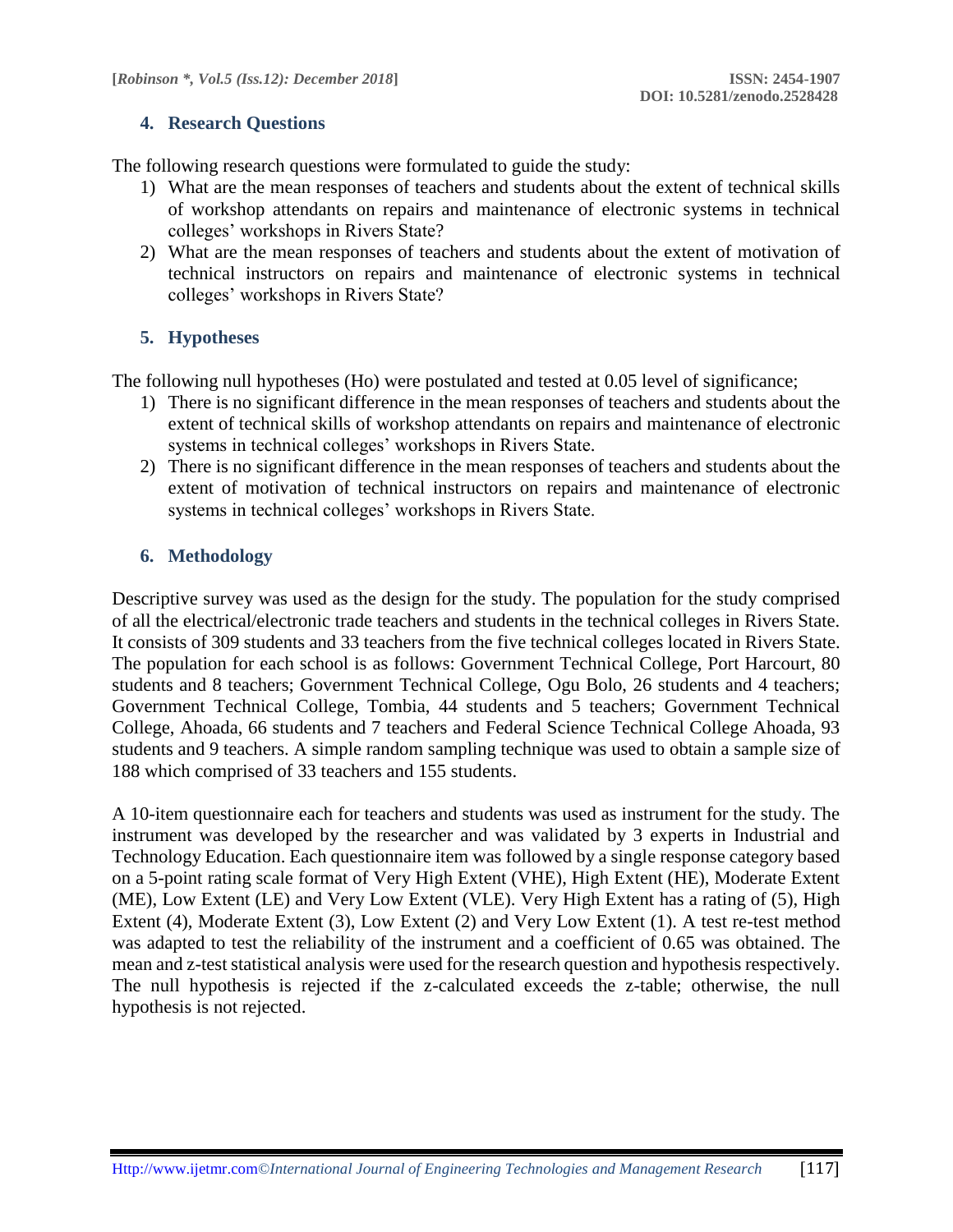# **7. Presentation of Results**

The analysis of data in relation to each of the research questions and hypotheses are presented as follows;

**Research Question 1:** What are the mean responses of teachers and students about the extent of technical skills of workshop attendants on repairs and maintenance of electronic systems in technical colleges' workshops in Rivers State?

| S/N            | <b>Items</b>                              |             | <b>Teachers</b> |           | <b>Students</b> |             |      |
|----------------|-------------------------------------------|-------------|-----------------|-----------|-----------------|-------------|------|
|                |                                           | <b>Mean</b> | Std.            | Dec.      | <b>Mean</b>     | Std.        | Dec. |
|                |                                           | (X)         | Dev.            |           | (X)             | Dev.        |      |
|                |                                           |             | (SD)            |           |                 | (SD)        |      |
| $\mathbf{1}$   | Workshop attendants are technically       | 1.9         | 1.1             | LE        | 1.9             | 1.2         | LE   |
|                | skilled in the installation of electronic |             |                 |           |                 |             |      |
|                | systems in the workshops.                 |             |                 |           |                 |             |      |
| $\overline{2}$ | Workshop attendants are technically       | 2.5         | 1.5             | <b>ME</b> | 2.3             | 2.2         | LE   |
|                | skilled in the operation of electronic    |             |                 |           |                 |             |      |
|                | systems in the workshops.                 |             |                 |           |                 |             |      |
| $\overline{3}$ | Workshop attendants are technically       | 2.1         | 1.2             | LE        | 1.9             | 1.2         | LE   |
|                | skilled in the troubleshooting of         |             |                 |           |                 |             |      |
|                | electronic systems in the workshops.      |             |                 |           |                 |             |      |
| $\overline{4}$ | Workshop attendants are technically       | 1.9         | 1.1             | LE        | 1.9             | 1.2         | LE   |
|                | skilled in components replacement in      |             |                 |           |                 |             |      |
|                | electronic systems in the workshops.      |             |                 |           |                 |             |      |
| $\overline{5}$ | Workshop attendants are technically       | 2.4         | 1.3             | LE        | 1.9             | 1.2         | LE   |
|                | skilled in the servicing of electronic    |             |                 |           |                 |             |      |
|                | systems in the workshop.                  |             |                 |           |                 |             |      |
|                | Average Mean and Standard Deviation       | $\sum X$    | $\Sigma SD$     | LE        | $\Sigma$ X      | $\Sigma SD$ | LE   |
|                | respectively                              | 2.16        | 1.24            |           | 1.98            | 1.40        |      |

Table 1: Teachers and students responses on technically skilled workshop attendants

Source: Researcher

In table 1, apart from item 2 which indicates a Moderate Extent (ME), all the items in teachers' responses indicate a Low Extent (LE). This reveals their opinion that workshop attendants are poorly skilled technically on the repairs and maintenance of electronic systems in technical college's workshop. Similarly, all the items in the students' responses indicate a Low Extent (LE); revealing that workshop attendants are poorly skilled technically on the repairs and maintenance of electronic systems in technical college's workshop.

The average mean response of students and teachers for the statement items were found to be respectively 1.98 and 2.16. These indicate Low Extent (LE), revealing that both teachers and students are of the opinion that workshop attendants are poorly skilled technically on the repairs and maintenance of electronic systems in technical colleges' workshops in Rivers State.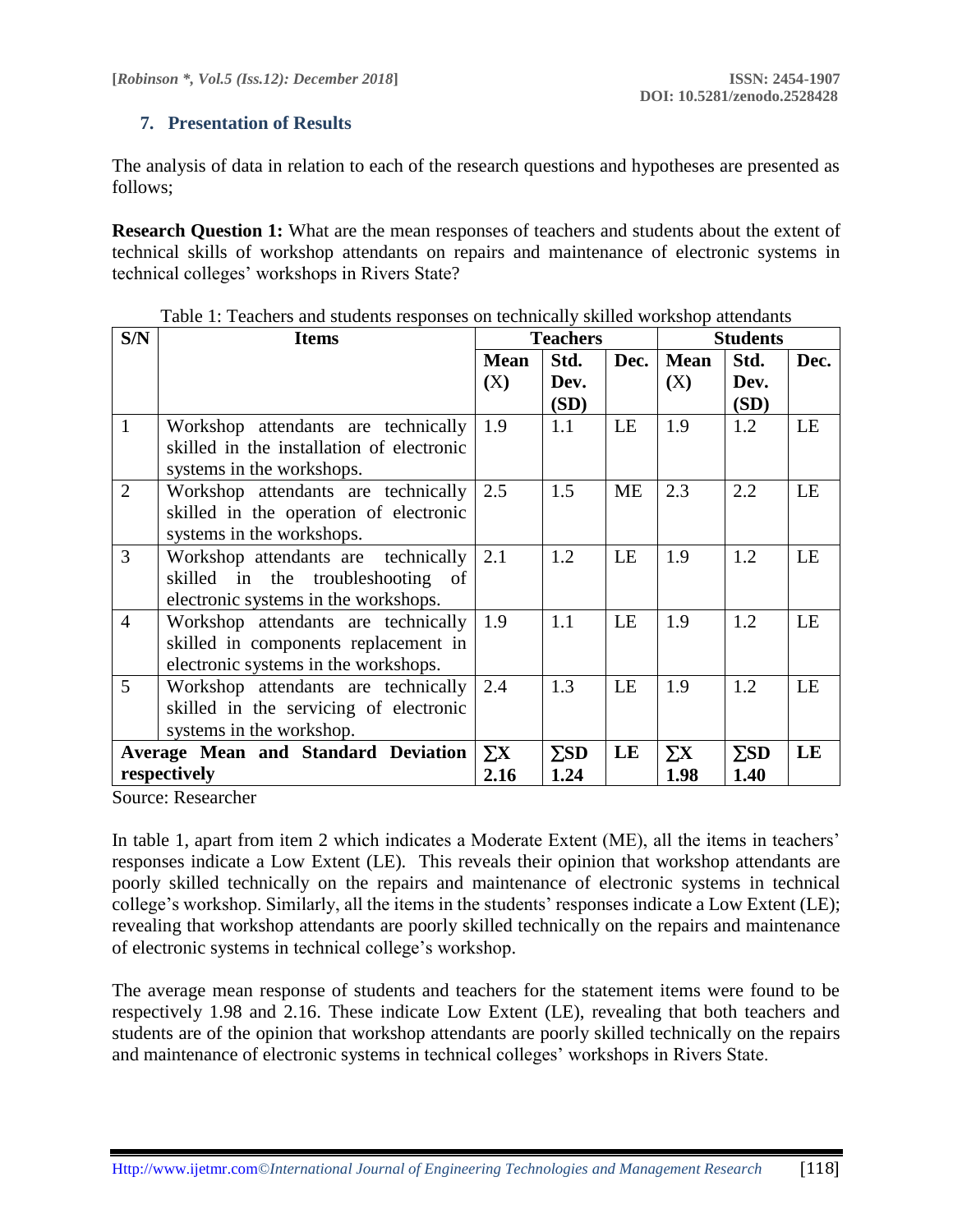**Research Question 2:** What are the mean responses of teachers and students about the extent of motivation of technical instructors on repairs and maintenance of electronic systems in technical colleges' workshops in Rivers State?

| S/N | <b>Items</b>                              |             | <b>Teachers</b> |           | <b>Students</b> |             |           |
|-----|-------------------------------------------|-------------|-----------------|-----------|-----------------|-------------|-----------|
|     |                                           | <b>Mean</b> | Std.            | Dec.      | <b>Mean</b>     | Std.        | Dec.      |
|     |                                           | (X)         | Dev.            |           | (X)             | Dev.        |           |
|     |                                           |             | (SD)            |           |                 | (SD)        |           |
| 6.  | Regular and punctual salary<br>and        | 1.6         | 0.9             | LE        | 1.9             | 1.2         | LE        |
|     | allowances of technical instructors are   |             |                 |           |                 |             |           |
|     | given in the college.                     |             |                 |           |                 |             |           |
| 7.  | Moral supports are usually given to       | 1.6         | 1.0             | LE        | 1.9             | 1.3         | LE        |
|     | technical instructors involved in repairs |             |                 |           |                 |             |           |
|     | and maintenance of electronic systems.    |             |                 |           |                 |             |           |
| 8.  | Award is usually given to performing      | 2.8         | 1.4             | <b>ME</b> | 2.7             | 1.4         | <b>ME</b> |
|     | technical instructors in the college      |             |                 |           |                 |             |           |
|     | yearly.                                   |             |                 |           |                 |             |           |
| 9.  | Compensation is paid to technical         | 2.7         | 1.4             | <b>ME</b> | 1.9             | 1.2         | LE        |
|     | instructors who got injured in course of  |             |                 |           |                 |             |           |
|     | services in the workshop                  |             |                 |           |                 |             |           |
| 10. | Technical instructors<br>usually<br>are   | 2.4         | 1.3             | LE        | 2.0             | 1.3         | LE        |
|     | sponsored to technical conferences in     |             |                 |           |                 |             |           |
|     | the college.                              |             |                 |           |                 |             |           |
|     | Average Mean and Standard Deviation       | $\Sigma X$  | $\Sigma SD$     | LE        | $\Sigma$ X      | $\Sigma SD$ | LE        |
|     | respectively                              | 2.22        | 1.20            |           | 2.08            | 1.28        |           |

| Table 2: Teachers and students responses on the motivation of technical instructors |  |
|-------------------------------------------------------------------------------------|--|
|-------------------------------------------------------------------------------------|--|

Source: Researcher

In table 2, apart from items 8 and 9 which indicate Moderate Extent (ME), all the items in teachers' responses indicate a Low Extent (LE). This reveals that the technical instructors are poorly motivated on the repairs and maintenance of electronic systems in technical colleges' workshops. Similarly, apart from item 8, all the items in the students' responses indicate a Low Extent (LE); revealing that technical instructors are poorly motivated on repairs and maintenance of electronic systems in technical colleges workshops.

The average mean response of students and teachers for the statement items were found to be respectively 2.08 and 2.22. These indicate Low Extent (LE), revealing that both teachers and students are of the opinion that technical instructors are poorly motivated on repairs and maintenance of electronic systems in technical colleges' workshops in Rivers state.

**Hypothesis 1:** There is no significant difference in the mean responses of teachers and students about the extent of technical skills of workshop attendants on repairs and maintenance of electronic systems in technical colleges' workshops in Rivers State.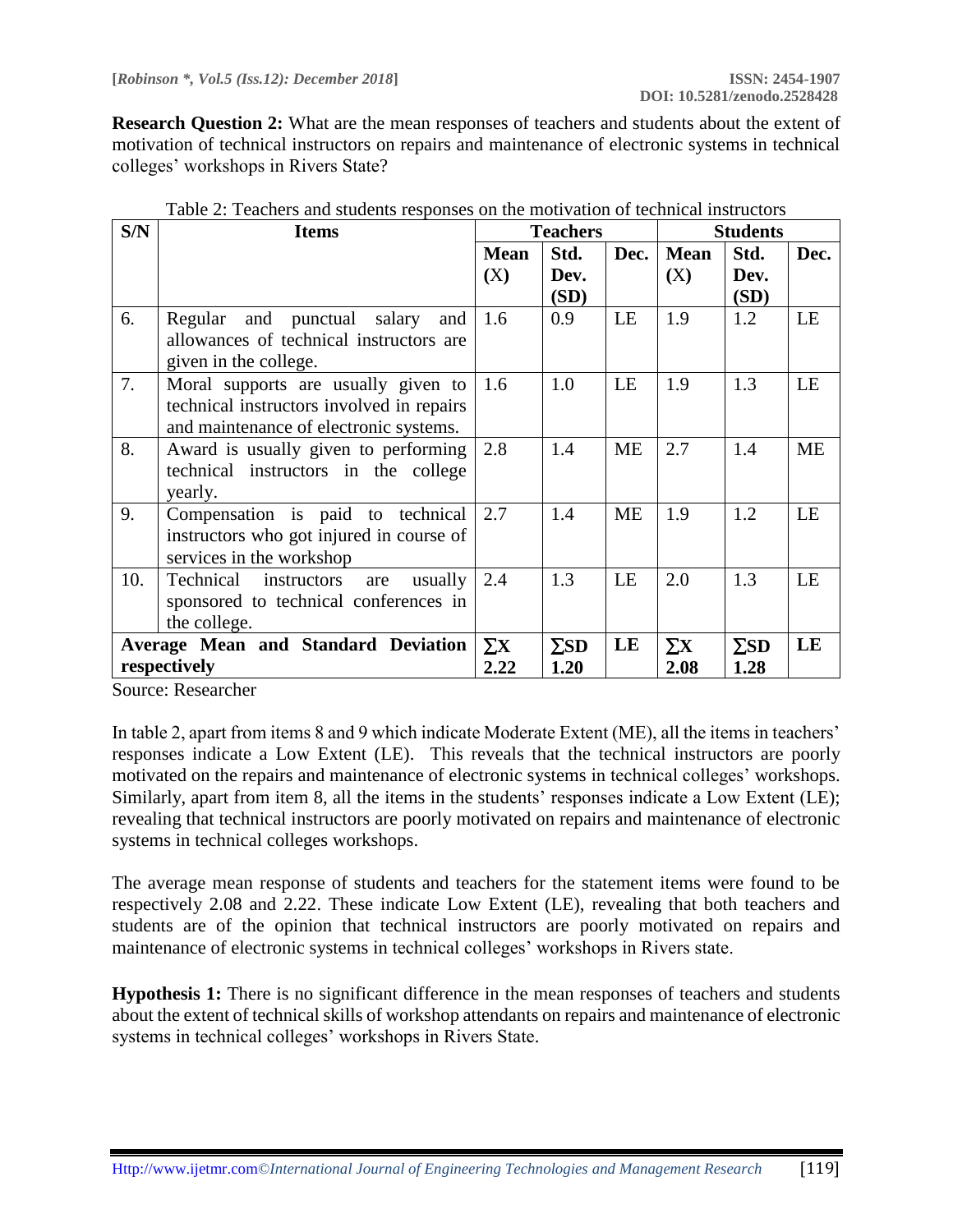|  | Table 3: Z – test analysis on technically skilled workshop attendants as constraints to repairs and |  |  |
|--|-----------------------------------------------------------------------------------------------------|--|--|
|  | maintenance of electronic systems                                                                   |  |  |

| <b>SUBJECTS</b> |      | <b>SD</b> | N  | STANDARD ERROR $ Z$ -CAL $ Z$ -CRIT $ $ D.F $ $ |      |     |     |  |
|-----------------|------|-----------|----|-------------------------------------------------|------|-----|-----|--|
| <b>TEACHERS</b> | 2.16 | 1.24      | 33 |                                                 | 2.00 | .96 | 186 |  |
| <b>STUDENTS</b> | 1.98 | .40       |    |                                                 |      |     |     |  |

From table 3, since the calculated value of z (2.00) is greater than the critical value of z (1.96), the null Hypothesis is rejected. This means that there is significant difference in the mean responses of teachers and students about the extent of technical skills of workshop attendants on repairs and maintenance of electronic systems in technical colleges' workshops in Rivers State

**Hypothesis 2:** There is no significant difference in the mean responses of teachers and students about the extent of motivation of technical instructors on repairs and maintenance of electronic systems in technical colleges' workshops in Rivers State.

Table 4: Z – test analysis on the motivation of technical instructors as constraints to repairs and maintenance of electronic systems

| <b>SUBJECTS</b> |      | <b>SD</b> | N | STANDARD ERROR   Z-CAL   Z-CRIT   d.f |      |      |     |  |
|-----------------|------|-----------|---|---------------------------------------|------|------|-----|--|
| TEACHERS   2.22 |      | .20       |   |                                       | 1.62 | 1.96 | 186 |  |
| <b>STUDENTS</b> | 2.68 | 1.28      |   |                                       |      |      |     |  |

In table 4, since the calculated value of  $z(1.62)$  is less than the critical value of  $z(1.96)$ , the null Hypothesis is accepted. This means that there is no significant difference in the mean responses of teachers and students about the extent of motivation of technical instructors on repairs and maintenance of electronic systems in technical colleges' workshops in Rivers State.

# **8. Results and Discussions**

The first finding of this study revealed that the mean responses of teachers and students about the extent of technical skills of workshop attendants on repairs and maintenance of electronic systems in technical colleges' workshops in Rivers State are low. This means that, the workshop attendants in the workshops are poorly skilled technically to enhance the repairs and maintenance of electronic systems. The poor technical skills of the workshop attendants have affected repairs and maintenance of electronic systems in technical colleges; hence poor technical skills of the workshop attendants is a constraint to repairs and maintenance of electronic systems in technical college's workshops in Rivers State. The finding is in support with the view of Amadike and Agwi (2016), stated that technical personnel who possess relevant skill for the development of technical education programme through quality training should be present in the workshops. It again consolidated the view that technical college workshop cannot be useful without the daily presence of technically skilled workshop attendants (Dibia & Ojotule, 2018). The finding also indicated that there is a significant difference in the mean responses of teachers and students about the extent of technical skills of workshop attendants on repairs and maintenance of electronic systems in technical colleges' workshops in Rivers State. This means both teachers and students in reality have divergent views on the poor technical skills of the workshop attendants as a constraint.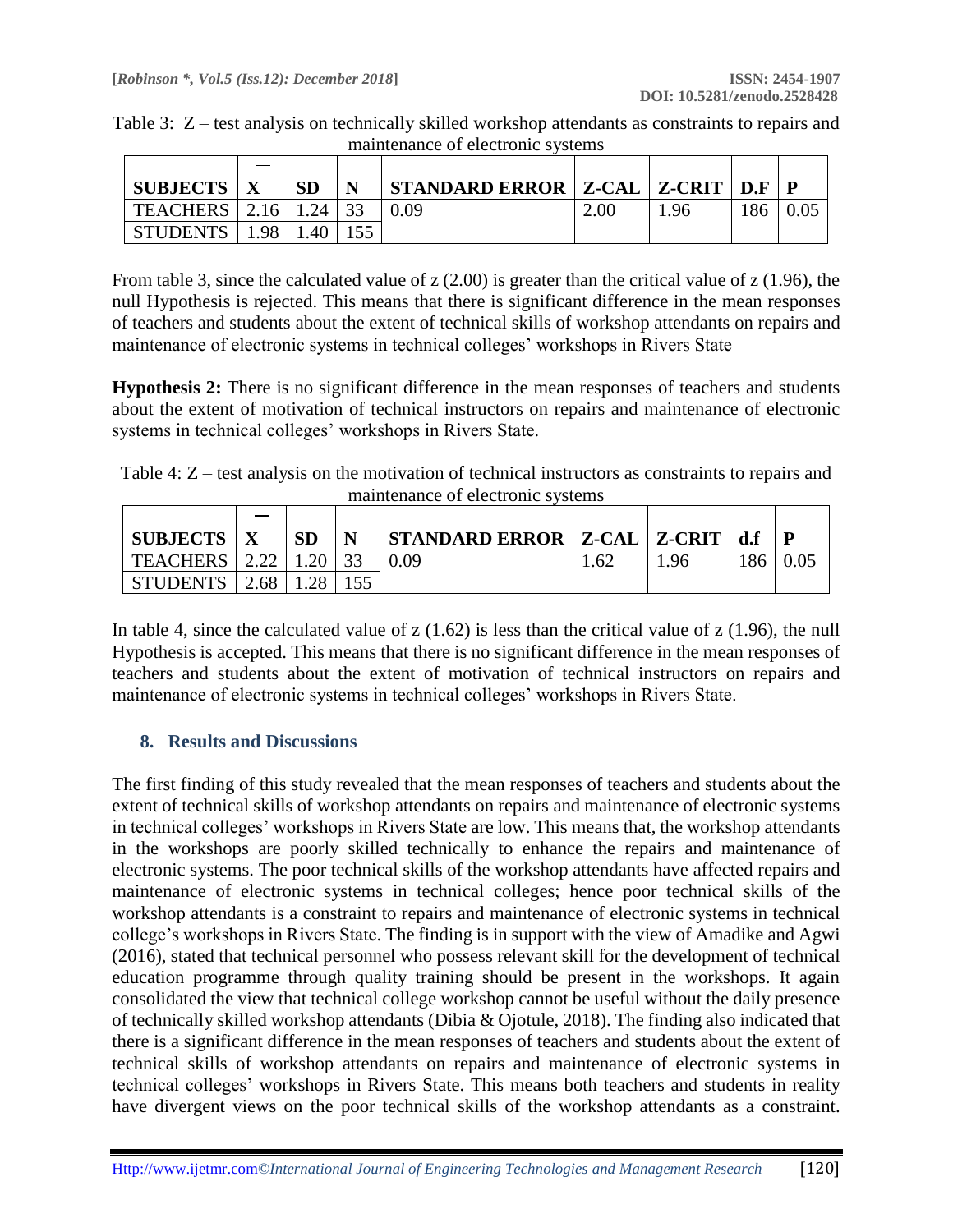Notwithstanding, they are seen as two distinct groups playing different roles. The teachers though had a mean response which was slightly different from the students mean response. The meaning is that, the students are of the view as though workshop attendants are poorly skilled, while the teachers are of the view that workshop attendants are skilled but not quite well.

The second finding revealed that the mean responses of teachers and students about the extent of motivation of technical instructors on repairs and maintenance of electronic systems in technical colleges' workshops in Rivers State are low. Meaning that, the technical instructors are poorly motivated in the repairs and maintenance of electronic systems; hence poor motivation of technical instructors is a constraint to repairs and maintenance of electronic systems in technical college's workshops in Rivers State. The finding was supported by Idogho, (2012) view when he wrote that the non-motivation of teachers affects their performance. Again, the finding is in tune with the view of Sargent and Hannum (2009) that lack of motivation is a serious problem affecting teaching and learning quality in most schools in Nigeria. The finding also indicated that there is no significant difference in the mean responses of teachers and students about the extent of motivation of technical instructors on repairs and maintenance of electronic systems in technical colleges' workshops in Rivers State. This means both teachers and students in reality have the same view that technical instructors are not motivated in the repairs and maintenance of electronic systems in technical colleges' workshops in Rivers State.

# **9. Conclusions**

The study sought to investigate the constraints to repairs and maintenances of electronic systems in technical colleges' workshops in Rivers State. From the data analysis and findings, it can be conclusively said that the poor technical skill of workshop attendants and the poor motivation of technical instructors are constraints to repairs and maintenances of electronic systems in technical colleges' workshops in Rivers State. These two factors have been relegated to the background in technical colleges in Rivers State. Consequently, repairs and maintenances of electronic systems in technical colleges' workshops has become epileptic and hence affecting students' practical skill acquisition in electronic technology trade.

# **10. Recommendations**

Based on the findings, the following recommendations are made here with

- 1) Since the poor technical skill of workshop attendants in the workshop is a constraint to repairs and maintenance of electronic systems in technical colleges' workshops, it is recommended that an electronic repairs and maintenance company should be established by government which will enable electronic students to enroll for practical internship quarterly.
- 2) Since the poor motivation of technical instructors is a constraint to repairs and maintenance of electronic systems in technical colleges' workshops, it is recommended that welfare board should be established by government in order to cater for the needs of technical instructors.